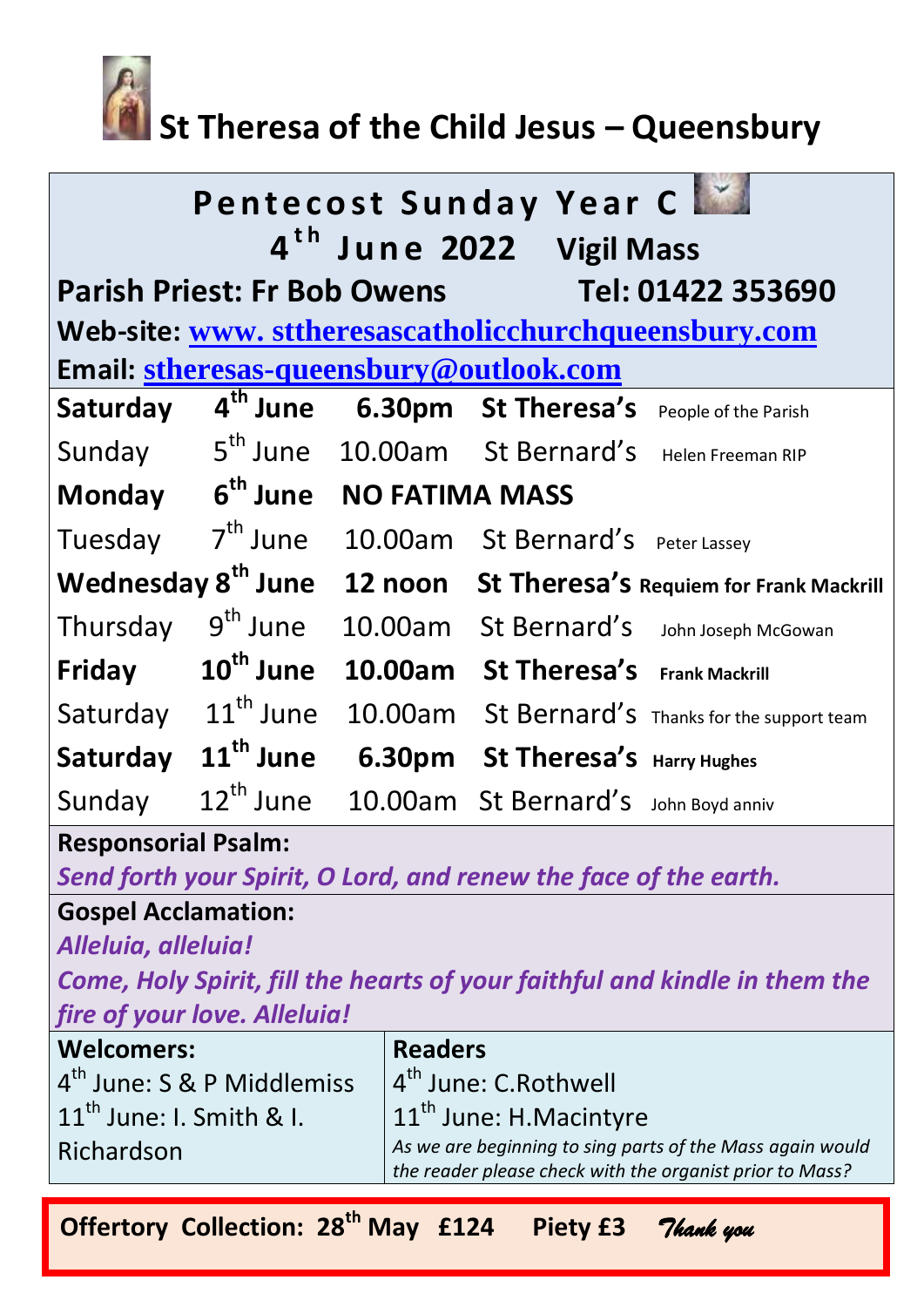

**The Pope's Prayer Intention for June –** For Families We pray for Christian families around the world; may they embody and experience unconditional love and advance in holiness in their daily lives.

**Please keep in mind all those who are in need in our prayers for whatever reason especially St Theresa's** - Inge Parkinson, the Hales family, Anne-Marie, Noah Brown and family, Betty Mackrill , Cath & David Hodgson, Madelaine Hickinson, Gerard Coyne, Sam Rose, Canon Joe Taylor and many special intentions.

**St Bernard's** – Barbara McDonald, Jean Barraclough, Francis Marshall and Dave Sutcliffe. **Those who have died recently**: Frank Mackrill RIP

**Those whose anniversaries occur about this time**:



 I Frank Mackrill's funeral will take place on Wednesday 8<sup>th</sup> June at midday.

**There will be tea/ coffee in the Church Hall after Mass.** 

**Church Cleaning: week ending 24th June**

**Maureen Gill & Dot Hamer**



 **The war in Ukraine continues with horrifying consequences. Our prayers are still needed.**

**SUMMER FAIR – 26th June 2022 Not far off now.**

*Thanks to people / children who have donated bottles, cans, tins of food and soft toys. Please keep them coming in. We want the summer fair to be the big success it was pre-pandemic.*







**PARISH MEETING – THURSDAY** 

Ruth Richardson & Christine Rothwell

**ST. THERESA'S PARISH EVENTS** 

**Flower arrangements: 10th June**

**30th JUNE at 6.30pm in the Church Hall**

**Come along and share your thoughts and ideas that ensure the smooth running and upkeep of our parish.** 

**Please send items for the agenda to Ian Richardson 01422 366051**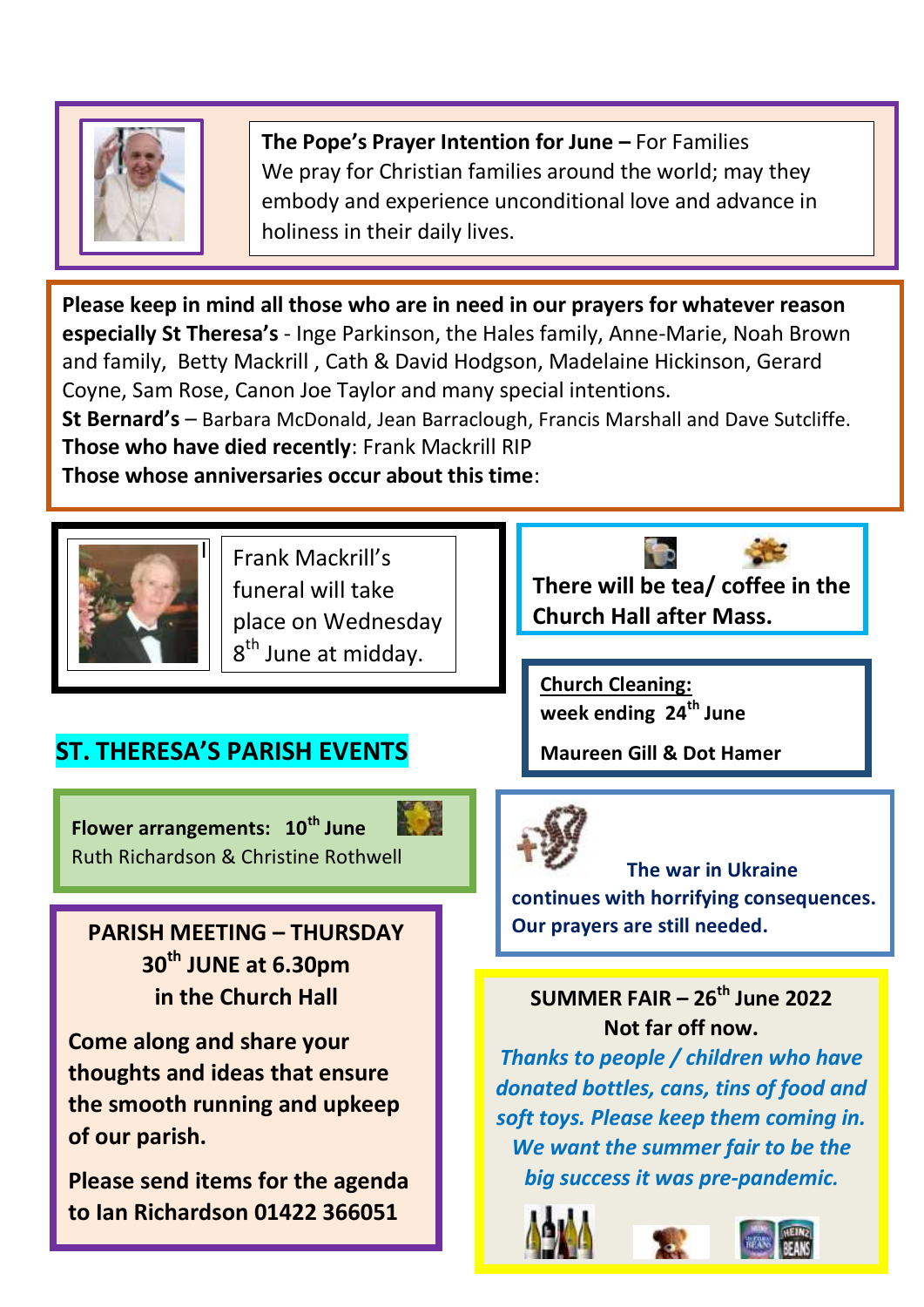#### **ST BERNARD'S PARISH**

Coffee after 10am Mass on Sundays.

Sunday  $5<sup>th</sup>$  June Jubilee tea and cake – join us for jubilee tea/coffee and cake to celebrate Her Majesty's Platinum Jubilee after 10am Mass in the hall. Any jubilee related prizes

welcome for the raffle.

#### ST JOSEPH'S PRIMARY SCHOOL

The school closes for half term on Friday 27<sup>th</sup> May and will reopen on Monday 12<sup>th</sup> June 2022.

First Holy Communion – Sunday  $19^{th}$ June, 10am Mass at St Bernard's Church.

## *DEANERY EVENTS: [www.halifax-deanery.org.uk](http://www.halifax-deanery.org.uk/)*

**SVP** has a group at St Mary's – contact 07512011440

Brew and Chat – 2<sup>nd</sup> Monday of the month at St Columba's Church.

### **DIOCESAN EVENTS www.dioceseofleeds.org.uk**

 **Diocesan Safeguarding Co-ordinator** 0113 2618069/ [safeguarding@dioceseofleeds.org.uk](mailto:safeguarding@dioceseofleeds.org.uk)

 obligation to attend Mass on Sundays and Holy Days of Obligation from Pentecost **SUNDAY OBLIGATION –** The Bishops of England and Wales have reinstated the Sunday. However not attending Mass due to ill health, mobility, caring for the sick, elderly or legitimate fear is not a breach of the Sunday Obligation. 'Virtual Viewing' is a source of continual spiritual comfort to those who cannot attend Mass in person.

l,

Notices for the bulletin to be in by 9pm on Thursday to [christinerothwell@btinternet.com](mailto:christinerothwell@btinternet.com) 07713635431/01422 206219 Diocese of Leeds registered charity 24940